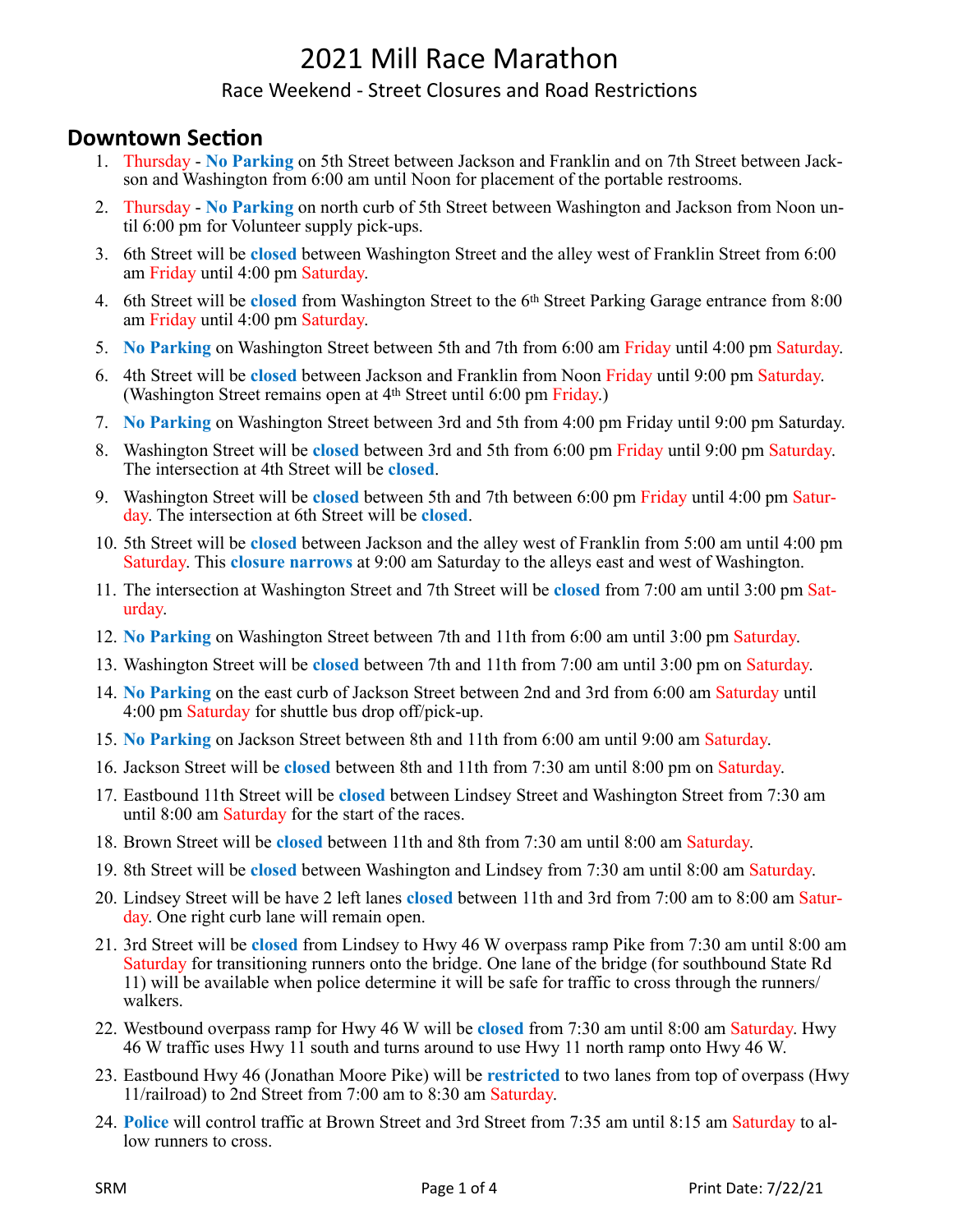#### Race Weekend - Street Closures and Road Restrictions

- 25. Brown Street will be **closed** between 2nd Street and 4th Street from 7:30 am to 8:30 am Saturday.
- 26. 4th Street will be **closed** between Brown and Jackson from 7:30 am to 8:20 am on Saturday.
- 27. Jackson Street will be **closed** between 3rd Street and 4th Street from 7:30 am to 8:30 am Saturday.
- 28. 3rd Street will be **restricted** to one lane (south curb) from Central to Brown from 7:00 am to 9:00 am Saturday.
- 29. Central Avenue will be **closed** from 10th Street to 3rd Street 7:30 am until 10:00 am Saturday. Northbound lanes **remain open** from 7th Street to 10th Street.
- 30. 6th Street will not be restricted but runners will use the entire road between Cottage and Chestnut from 7:45 am to 9:30 am Saturday. **No Parking** on 6th Street between Cottage and Chestnut from 6:00 am until 10:00 am Saturday.
- 31. 5th Street will not be restricted but runners will use the entire road between Chestnut and Franklin from 7:45 am to 9:45 am Saturday. **No Parking** on 5th Street between Chestnut and Franklin from 6:00 am until 10:00 am Saturday.
- 32. Franklin Street will not be restricted but runners will the use entire road from 5th Street to 11th Street from 7:50 am to 10:00 am Saturday. **No Parking** on Franklin Street between 5th Street and 11th Street from 6:00 am until 10:00 am Saturday.
- 33. 11th Street will be **closed** from Washington to Michigan, and 10th Street will be **closed** from Michigan to Central from 7:45 am until 10:15 am Saturday.

### **East Section - Saturday**

- 34. State Street will have two east bound lanes open and one west bound lane open from Central to Marr Road from  $7:30$  am to  $11:00$  am. There will be no center turn lane.
- 35. Coovert Street will not be restricted but runners will use the entire road between State and Indiana. **No Parking** on Coovert Street between State and Indiana from 6:00 am until 10:00 am.
- 36. Indiana Avenue will be **closed** between Coovert and Mapleton from 8:10 am until 10:30 am.
- 37. **Police** will control traffic at Gladstone Avenue and Indiana Avenue from 8:10 am until 10:30 am.
- 38. Mapleton Street will be **closed** between Indiana and McKinley from 8:10 am until 10:30 am.
- 39. Hope Avenue/Cherry Street will be **closed** between McKinley and 7th from 8:10 am until 10:30 am.
- 40. 7th Street will be **closed** between Cherry and Pleasant Grove from 8:10 am until 10:30 am. 7th Street between Pleasant Grove and Central will have south side lanes open to allow exit from the area.

### **Near North Section - Saturday**

- 41. 17th Street will be **closed** to eastbound traffic from Haw Creek to Orinoco from 8:20 am to 11:15 am.
- 42. Orinoco Street will be **closed** between 16th Street and 17th Street from 8:20 am until 11:15 am.
- 43. 16th Street will be **closed** between Chestnut and Orinoco from 8:25 am to 11:30 am.
- 44. **No Parking** on north curb of 16th Street between Orinoco and Chestnut from 6:00 am until Noon.
- 45. Chestnut Street west curb lane will be **closed** from 13th Street to 23rd Street from 7:45 am to 11:00 am. **No Parking** on east curb between 13th Street and 16th Street from 6:00 am to 10:00 am.
- 46. Lafayette Street will be **closed** from 17th Street to 27th Street from 7:50 am to 3:00 pm. **No Parking**  on Lafayette Street from 17<sup>th</sup> Street to 27<sup>th</sup> Street between 6:00 am to 3:00 pm.
- 47. 17th Street **closed** from Lafayette to Washington from 8:00 am until 3:00 pm. **No Parking** on 17th Street from Lafayette to Washington from 6:00 am until 3:00 pm.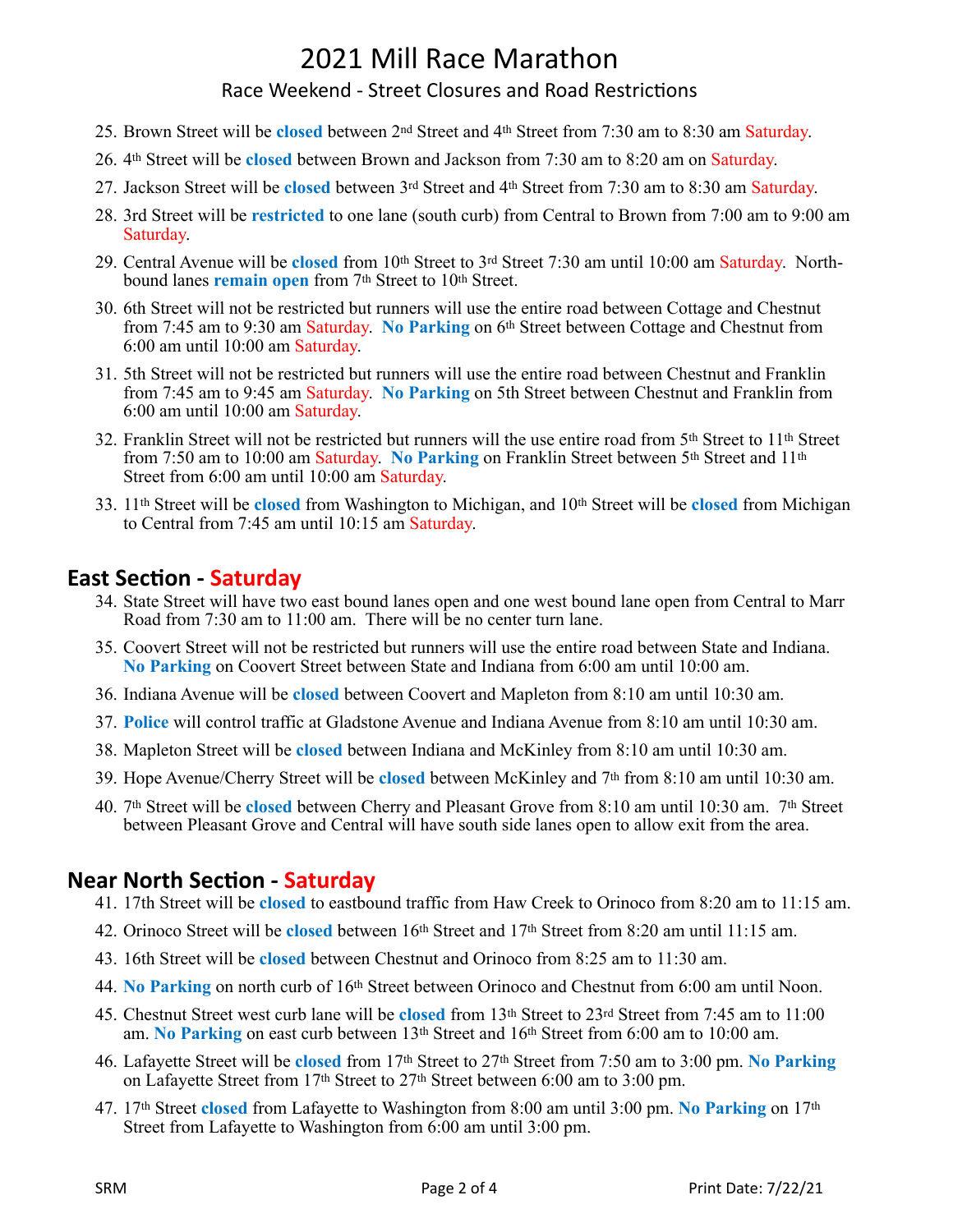#### Race Weekend - Street Closures and Road Restrictions

- 48. Washington Street will have one lane open for northbound traffic and one lane open for southbound traffic between 11th Street and 22nd Street from 7:00 am to 3:30 pm. Runners will be in two east curb lanes. Traffic control at Washington Street and 11th Street to allow runners to cross 11th Street.
- 49. 22nd Street closed between Washington to Chestnut from 7:50 am until 8:20 am. **No Parking** on south curb of 22nd Street between Washington and Lafayette from 6:00 am until 10:00 am.
- 50. 16th Street will not be restricted but 5K runners will use the entire road between Sycamore and Chestnut from 7:55 am until 8:30 am. **No Parking** on 16th Street between Sycamore and Chestnut from 6:00 am until 10:00 am.
- 51. Franklin Street will not be restricted but 5K runners will use the entire road between 11th Street and 15th Street from 7:50 am to 8:30 am. **No Parking** on Franklin Street between 11th Street and 15th Street from 6:00 am until 10:00 am.
- 52. 15th Street will not be restricted but 5K runners will use entire road from Franklin Street to Lafayette Street from 7:50 am to 8:30 am. **No Parking** on 15th Street between Franklin Street and Lafayette Street from 6:00 am until 10:00 am.
- 53. Lafayette Street will not be restricted but 5K runners will use entire road between 15th Street and 13th Street from 7:50 am to 8:30 am. **No Parking** on Lafayette Street between 15th Street and 13th Street from 6:00 am until 10:00 am.
- 54. 13th Street will not be restricted but 5K runners will use the entire road between Lafayette Street and Chestnut Street from 7:50 am to 8:30 am. **No Parking** on the north curb of 13th Street between Franklin Street and Chestnut Street from 6:00 am until 10:00 am.
- 55. **Police** will control traffic at Lafayette Avenue and 25th Street from 8:00 am to 3:00 pm to allow runners to cross.
- 56. **No Parking** on east curb of Franklin Street between 26th and 27th from 6:00 am to 3:00 pm.
- 57. **No Parking** on south curb of 26th Street between Franklin and Lafayette from 6:00 am to 3:00 pm.
- 58. **Police** will control traffic at Lafayette Street/Franklin Drive/Franklin Street from 8:30 am to 2:00 pm to allow runners to cross.
- 59. **No Parking** on south curb of Tipton Lane between Franklin Street and Sycamore Street from 6:00 am until  $3:00$  pm.
- 60. **No Parking** on north curb of Tipton Lane between Sycamore and Home from 6:00 am until 3:00 pm.
- 61. Home Avenue southbound lane will be **closed** from Tipton Lane to U.S. 31 from 8:30 am to 3:00 pm. Home Avenue northbound lane will remain open.
- 62. **Police** will control traffic at U.S. 31 and Westenedge Drive/Home Avenue from 8:00 am to 3:00 pm to allow runners to cross.
- 63. U.S. 31 north curb lane will be **closed** between Westenedge Drive and Hawthorne Drive from 8:00 am to 3:00 pm.
- 64. Hawthorne Drive/Woodland Parkway/Nugent Blvd will not be restricted but runners will use the entire road between U.S. 31 and Rocky Ford Road from 8:30 am until 2:30 pm.
- 65. Rocky Ford Road eastbound lane will be **closed** to traffic between Washington Street and Nugent Blvd from 8:30 am until 2:30 pm. Rocky Ford Road westbound lane will be **closed** to traffic between Washington Street and Nugent Blvd from 8:30 am until 11:30 am.

### **Far North Section (north of Rocky Ford Road) - Saturday**

66. Washington Street northbound lane will be **closed** between Rocky Ford Road and 37th Street from 8:35 am until 11:10 am.